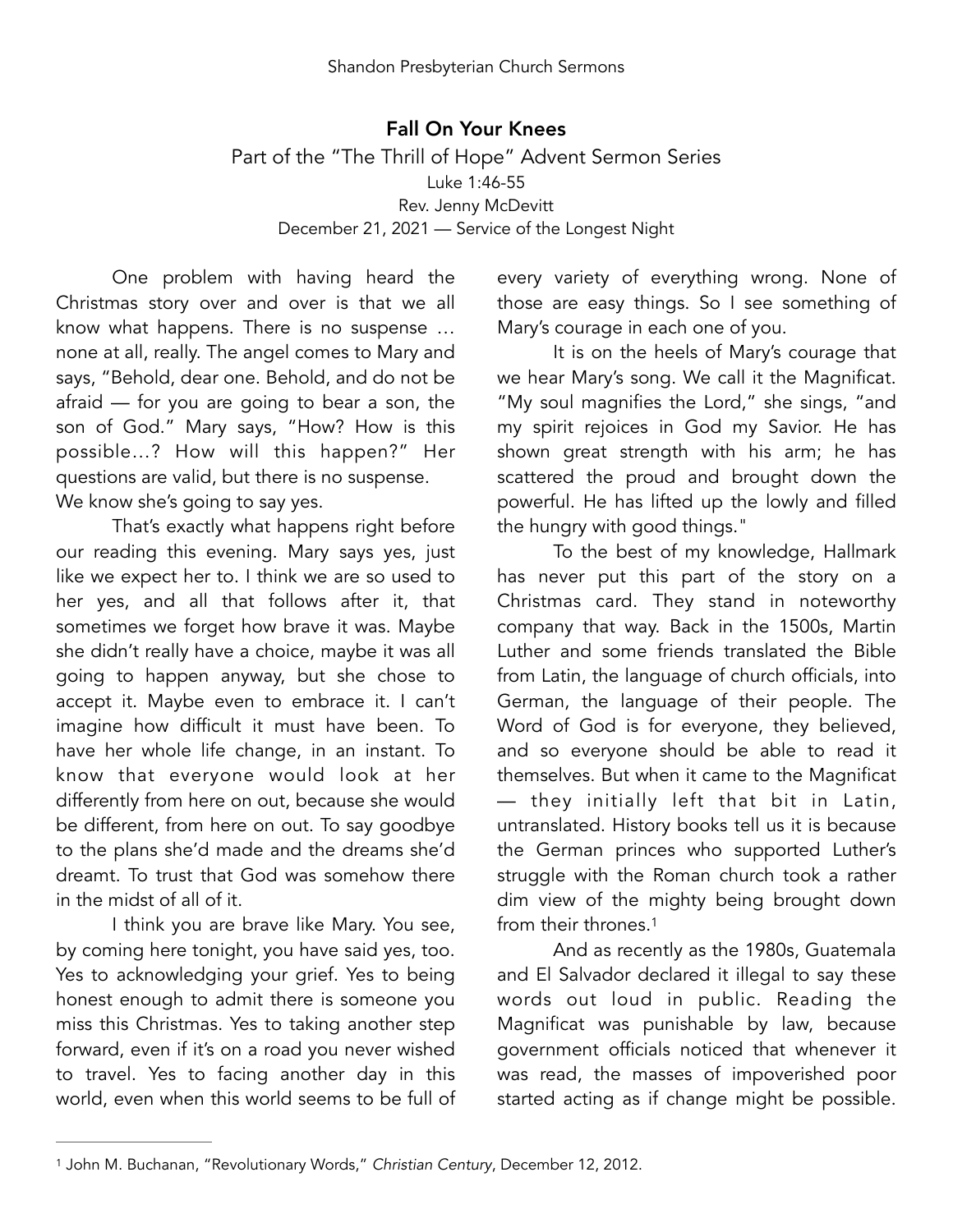They started acting as if they might indeed rise up.

Here's why I think that matters to people like us on a night like tonight. The reason people have long been so affected by the Magnificat is because whether they are inspired by it or afraid of it, they understand how powerful it is. They understand on some very visceral level that these words are more than words — they are a promise, that everything wrong will be made right. And that that is no empty promise, but rather one that is filled up with God himself*.*

Six years ago, my parents moved out of the house I grew up in. They had lived there for over 30 years, so to put it nicely, they had a lot of stuff. They were downsizing significantly, and I came into town to help with the sorting and packing and selling. You may recognize where this is going — every time they were faced with a hard decision about something, realizing it wasn't going to fit in their new home, they would look at me and say, "Why don't you take it? We would love for you to have it. That way it's still in the family." Please take it, they said, to furniture and photos, kitchen paraphernalia I will never know how to use and the entire contents of my glitter-covered elementary school art portfolio.

I took some of it. None of the art projects, you understand, but some of the rest of it. But I had to say no to most of it, because I simply had nowhere to put it. My house, thanks be to God, did not have a basement. And you can't receive a gift unless you have a place for it. That's why the Magnificat is good news for everyone, even those who are so afraid of it. It promises that if you are so full up with the things of this world that there is no room for God, God will help you clear it all out, so that there is space within you for God to do what God does best. And at the very same time, it promises that if you come with too much space with so much emptiness that you are aching God will get right to doing what God does best

— where meek souls will receive him still, the dear Christ enters in.

I know that you are aching. You are here because there is an ache somewhere in your life. I know that for many of you, the ache is grief. And that means you would give anything to have your loved one happy and healthy and whole and right by your side. I know that's what you want more than anything, and if I thought for even a moment that I could make that happen for you, I would try with all my might. But Christmas — Christmas isn't about getting what we want. It's not even about giving others what they want. To experience Christmas in its truest sense is to trust that God can do this thing again — to trust that God can be born in me, in you, in this broken mess of a gorgeous world, with a love so strong it promises us that no matter what we have to face, in life and in death, we do not have to face it alone.

No wonder Mary sings. "My soul magnifies the Lord and my spirit rejoices, for he has looked with favor on the lowliness of his servant. He has shown great strength with his arm; he has scattered the proud and brought down the powerful. He has lifted up the lowly and filled the hungry with good things." There is some news so good, it simply has to be sung, which is why, like Mary, we sing our way through Christmas.

One of my favorite carols is one you won't find in our hymnal — O Holy Night. It is full of good lines, full of Good News: *Long lay the world, in sin and error pining, / Til he appeared and the soul felt its worth. / The thrill of hope; a weary world rejoices.* I could sing those lines all year long. But this carol has become one of my favorites in part because it says, *Fall on your knees*.

One of my friends, Michelle — when her mother was pregnant with her, her grandfather started a woodworking project. Her grandfather was a good man. He was acquainted with a few demons, as is often the case for those acquainted with war. But he was a good man,